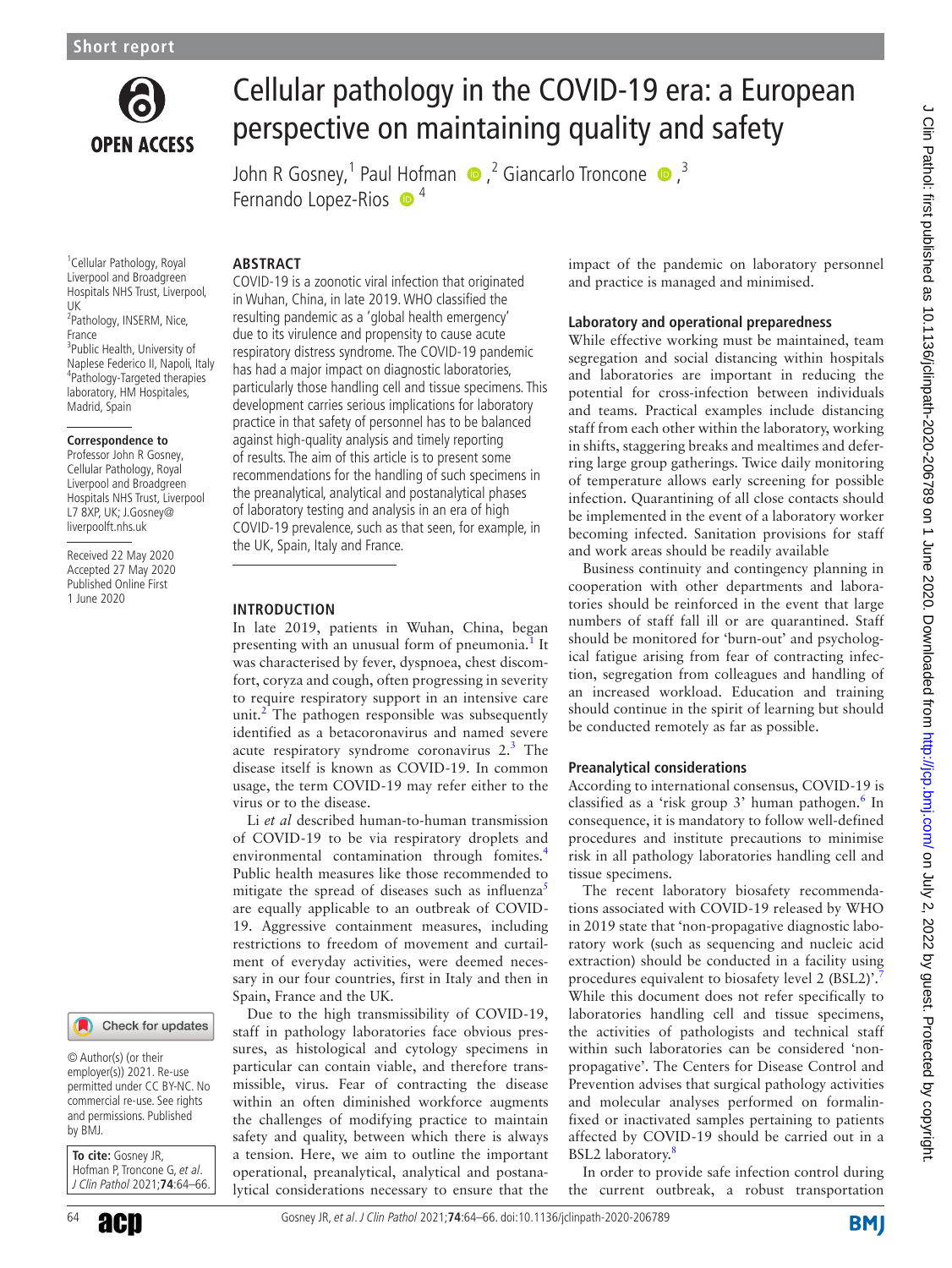protocol for samples should be designed. Based on the WHO guidelines,<sup>7</sup> all specimens must be considered potentially infectious and appropriate personal protective equipment (PPE) must be worn when obtaining or handling specimens. Typically, this includes a disposable gown, gloves, cap, shoe covers, protective eyewear and a mask (FFP2/FFP3 or an N95 respirator mask). Staff must be trained in how to don and dispose of PPE. The importance of thorough, repeated hand-washing cannot be overemphasised. The number of staff within any laboratory space, at any time, must be minimised. These measures apply also to pathologists and other laboratory staff who perform fine needle aspiration. Careful handling of the fresh material generated by these procedures to reduce aerosol formation is crucial.<sup>9</sup> Working in pairs, whenever possible, significantly reduces the time taken for the procedure to be performed and also minimises the time spent in the clinic by the patient.

Specimens should be placed in tightly capped containers and transported to the laboratory in biohazard zip-lock bags within a leak-proof container of a type appropriate to the specimen and with a clearly visible 'biohazard' label. Specimens should be hand-delivered and not sent via pneumatic tube. Adequate specimen processing and storage space should be pre-emptively dedicated to manage specimens considered at risk of carrying the COVID-19 virus. Ideally, the COVID-19 status of a patient as determined by an appropriate PCR-based test should be known, but false-negatives and infection post-testing are recognised hazards and all specimens should be considered potentially infective.

For specimens requiring transportation to a secondary laboratory, WHO and International Air Transport Association guide-lines for transport of infectious samples should be followed.<sup>[10](#page-2-9)</sup> To this end, it is recommended that a triple packaging system is used, comprising the primary receptacle, secondary watertight and leak-proof packaging to protect it, and a third outer layer of packaging to prevent physical damage in transit.

Timely communication between hospital healthcare workers and laboratory professionals is paramount in ensuring mutual understanding and collaboration. This might include memos to inform laboratory users about potential delays arising from increased workload and reduced staffing, and any changes in the nature or range of analyses performed. Effective communication also minimises enquiries about test results. Round-the-clock communication via telephone and email should be available. As the virus can persist on paper for several hours, electronic 'paperless' requesting is preferred.

# **Analytical considerations**

The specimens handled by Cellular Pathology laboratories range from cells dispersed in fluid, as in fine needle aspirates, to resection specimens that often comprise a large part of, or even an entire, organ. Among these, the handling of fresh tissue specimens for rapid, intraoperative diagnosis by examination of frozen sections carries a particular risk. A significant challenge, for obvious reasons, is fresh specimens of lesions in the lung and from the head and neck, although similar specimens from other anatomical sites such as the gastrointestinal tract also carry a significant risk of being infected.

The practice of laboratories in the UK and many elsewhere is based on current advice of the Royal College of Pathologists of the UK, with local amendments. $11^{12}$ 

Essentially, there is considered to be no risk from fully fixed specimens. Unfixed or partly fixed specimens (such as those received in formalin but which require dissecting to permit

further fixation) from patients known to have COVID-19, should be treated as 'category 3' and handled in an appropriate biological safety cabinet (BSC) by medical or laboratory staff wearing PPE as described above. Procedures that generate aerosols, such as forced distention of lungs with formalin, should not be performed. All other unfixed specimens, including those from patients suspected but not confirmed of having COVID-19, should be treated as 'category 2' and can be opened on a downdraft bench by staff wearing PPE and with subsequent cleaning of the area. It is more cost-effective to batch-up this procedure (ie, the minimum number of staff deals with this at the end of the working day).

Ideally, fresh specimens received for intraoperative frozen section diagnosis should be handled in a class 3 BSC, although this may be a difficult recommendation to follow in all pathology laboratories, many of which across Europe are equipped with chemical rather than higher-specification microbiological (Process Safety Management (PSM2)) hoods for dissection and sampling of tissue specimens, the use of the latter being generally confined to handling 'cytology' samples. In all cases, it is crucial that the pathologist is satisfied after conferring with the appropriate clinician that intraoperative diagnosis is essential for immediate management of the patient. The number of staff present should be at a minimum, all should wear PPE and the area of preparation and cryostat used to cut the sections should be disinfected after the procedure. It is crucially important that surgeons send for frozen section diagnosis only as much tissue as is absolutely necessary for an appropriate diagnosis to be made. Ideally, frozen sections should be cut on cryomicrotomes which allow aerosol containment. Decontamination of the cryostat is critical; it should be cleaned after every procedure with 100% ethanol with or without ultraviolet light to avoid ice formation.

For cytology specimens, ethanol-fixed smears, cell-blocks and liquid cytology vials are preferred over air-dried slides.<sup>9</sup> Fresh cytology samples should be immediately fixed inside a BSC following the same precautions described above. For laboratories performing liquid-based cytology, it is important to be aware that fixatives such as PreservCyt and CytoLyt (Hologic) and SurePath (Becton Dickinson and Company) have low alcohol concentrations and might not adequately inactivate the virus[.13](#page-2-11)

On a more general note, prolonging fixation certainly reduces the risk of infection, but is likely to significantly impair the quality of DNA, and especially RNA, required for genomic analysis, particularly next-generation sequencing.<sup>[9](#page-2-8)</sup> Decontamination before archiving of cassettes containing paraffin waxembedded material might be considered prudent, particularly if they contain material from the thorax or head and neck.<sup>[14](#page-2-12)</sup> Comprehensive risk assessment should be performed to review and consider all instances in all areas in the laboratory which might be susceptible to transmission of infectious pathogens. Following specimen handling, processing and analysis, we recommend, as suggested by Tan *et al*, [15](#page-2-13) that specimen transport boxes and all surfaces and equipment be cleaned with an appropriate disinfectant. WHO recommends disinfectants with activity against enveloped viruses, such as sodium hypochlorite 0.1%, a minimum of 62%–71%ethanol, 0.5% hydrogen peroxide, ammonium or phenolic compounds.<sup>[16](#page-2-14)</sup> In the event of spillage, Tan *et al* recommend a decontamination protocol involving hypochlorite  $10000$  ppm  $(1\%)$  solution.<sup>15</sup> Strict adherence to these protocols is of utmost importance as it has been shown $17$  that the air, surfaces and PPE are all commonly contaminated by COVID-19. It is sensible to have all work areas, including computers and doorknobs included in a decontamination checklist two times a day.